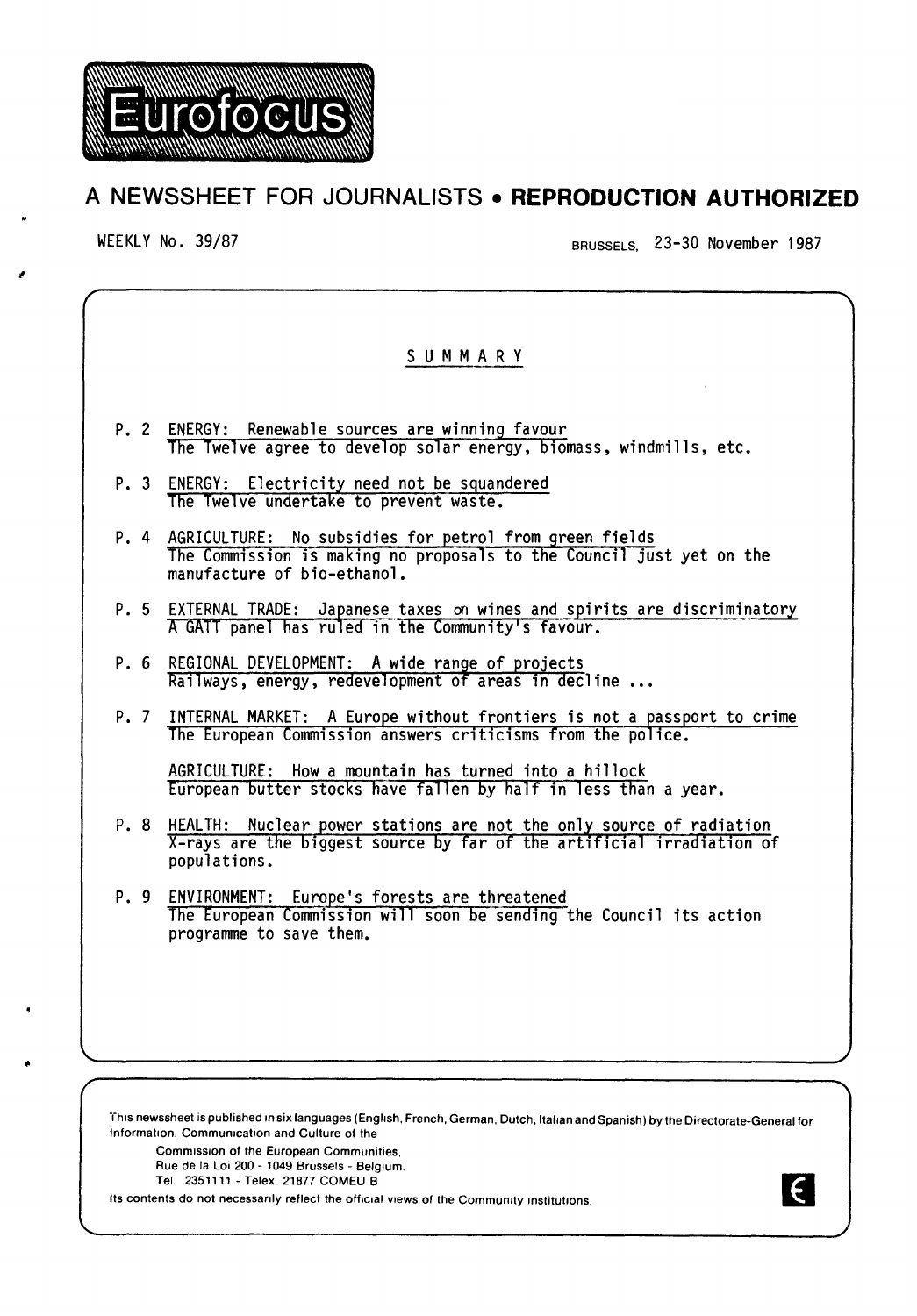#### ENERGY: Renewable sources are winning favour

The Twelve agree to develop solar energy, biomass, windmills, etc.

Such virtually inexhaustible sources of energy as the sun, wind, underground water and refuse could cover 5 to 6% of the needs of the 12-nation European Community in the year 2000, as against 1 to 2% at present, pro- vided the Twelve stick to the guidelines they adopted on November 13.

The Community's energy ministers in effect have agreed that their govern-<br>ments would take the measures needed to better evaluate the possibilities offered by these "new" sources of energy and to eliminate the legal, financial or administrative obstacles to their development.

To have a better idea of existing resources the Twelve want to complete their national surveys. The European Commission, for its part, plans to organize a conference in the autumn of 1988 which would identify renewable sources of any significance, set out the obstacles to their commercial use and suggest ways of overcoming them.

The EC ministers envisage help for municipalities and small businesses,<br>notably through subsidies for the preliminary studies that the exploitanotably through subsidies for the preliminary studies that the exploita-<br>tion of new energy sources involve. They also envisage an extension of the system of advisory bodies which, in some member states, are entrusted with the task of providing both information and help to firms using these new forms of energy as well as to individuals.

The Twelve also want to encourage cooperation at the Community level between firms making the necessary equipment, even while ensuring that national standards in this field are not incompatible with each other. They plan, in addition, to keep each other posted on developments in the field of renewable energy at the national level, and to inform the European Commission on a regular basis.

Unfortunately, the subject of energy consumption in buildings did not inspire ministers to the same extent. They were unable to agree on a Commission proposal which aims at making obligatory a system of information for prospective buyers and tenants of houses and flats. According to the Commission, this would stimulate energy savings in the building sector, which accounts for 38% of the Community's energy consumption.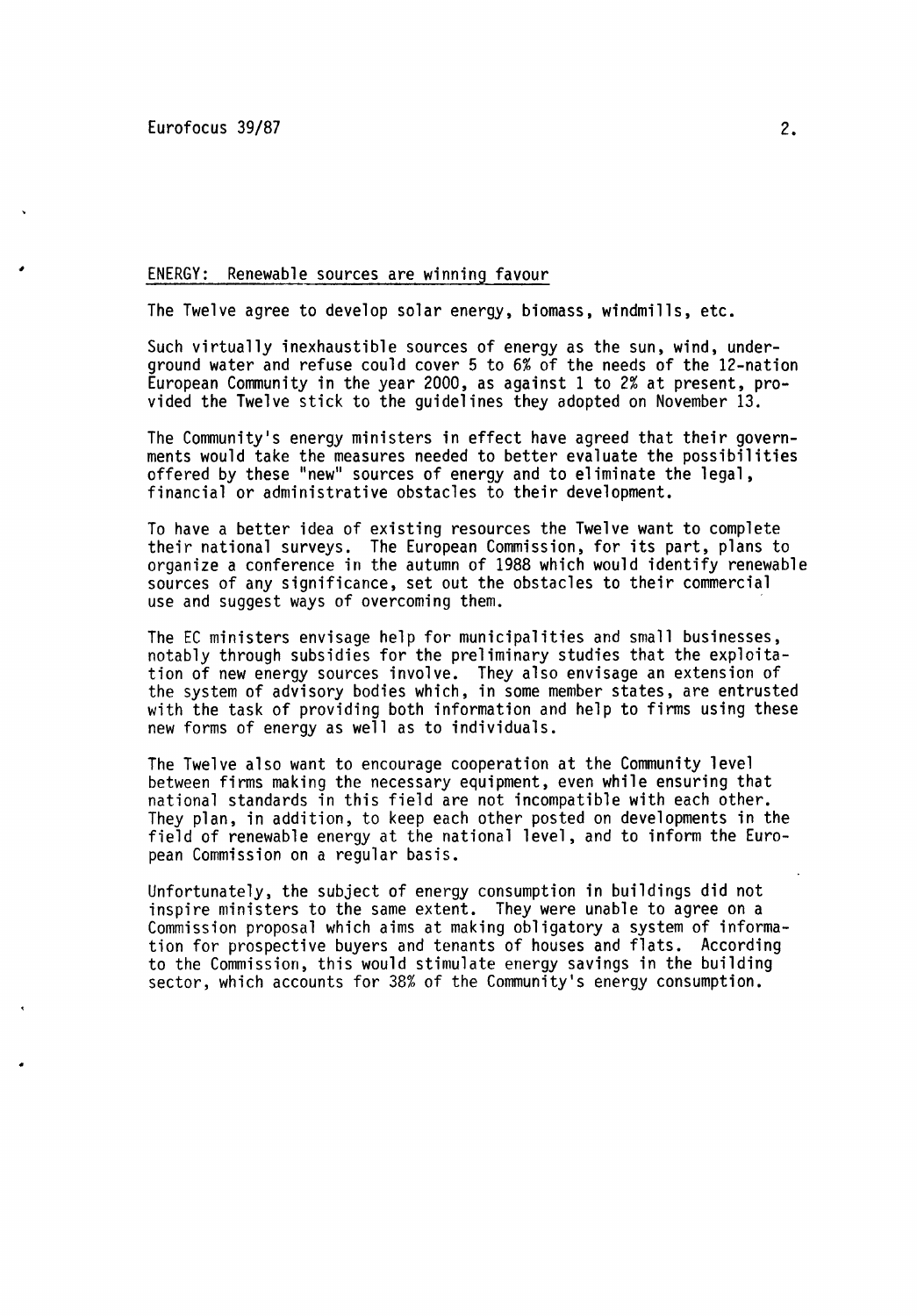#### ENERGY: Electricity need not be squandered

The Twelve undertake to prevent waste.

Since the 1973 oil crisis Europeans know it is in their interest to use petroleum products more economically. But they can save on electricity also. A 10% improvement between now and the year 2000 in the efficiency<br>with which electricity is used would make it unnecessary to build 60 very large thermal or nuclear power stations, at a saving of some ECU 50 billion\*. Increased electricity efficiency would also benefit consumers, whose electricity bills would be cut by some ECU 20 billion.

The European Commission's energy ministers, not surprisingly, have supported the European Commission in its efforts to prevent waste. It believes that savings of this magnitude can be made if individuals, as well as firms and other undertakings, select the most efficient electrical equipment.

The fact is that electricity consumption can vary by as much as 40% from one dishwasher or washing-machine to another. In the case of deep-freezes, one model can consume twice, or even four times, as much electricity as another. Electric lighting also offers opportunities for savings: the most modern fluorescent lights give off as much light as the more traditional light bulbs, but use 25% less electricity.

Electronic control equipment, especially if fitted to heating systems or air conditioning units, can save electricity as well as gas or fuel oil.

The European Commission believes that many electric motors currently in use in the Community should be replaced or adapted. Some use a lot of electricity (this is especially true of industrial motors) while others, although cheap, are inefficient.

The energy ministers have undertaken to launch concerted actions in the second half of next year. The Commission, meanwhile, will study the problem with the member governments and representatives of the industries concerned.

 $*$  1 ECU = UK£ 0.69 or IR£ 0.78.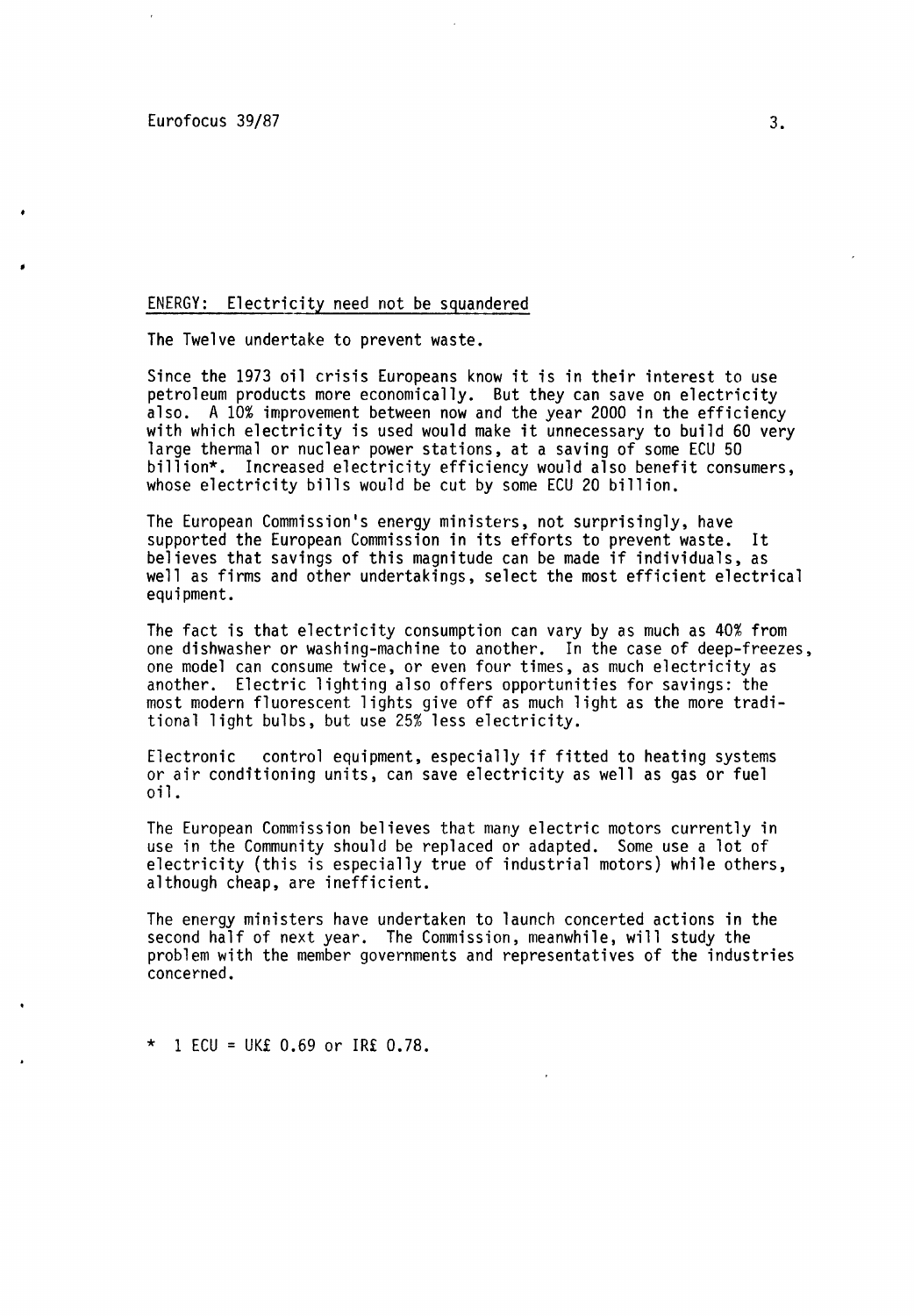#### AGRICULTURE: No subsidies for petrol from green fields

The Commission is making no proposals to the Council just yet on the manufacture of bio-ethanol.

The battle to obtain the European Commission's financial backing for a project to make bio-ethanol from cereals and sugar-beet has ended in a defeat for its proponents. The defeat was all the easier as nearly all the members of the European Commission were opposed to the project.

The arguments against it were so overwhelming that the Commission did not even consider it opportune to postpone its decision, preferring to give up the project altogether.

The fact is that it would seem to be in flagrant contradiction with the Commission's strategy for cutting back on agricultural surpluses, as it would inevitably encourage farmers to produce more grain and sugar-beet. Once the price support mechanism had been set going it would not stop, with the result that the rising cost of subsidies would soon become unbearable for the Community.

In addition, there would be virtually no energy savings, given that the manufacture of bio-ethanol requires almost as much energy as is produced. Besides, the main beneficiaries would be certain industries rather than the Community's farmers; in fact the project would modify conditions of competition to the detriment of the chemical industry.

As there are other, much cheaper products which can be mixed with petrol than bio-ethanol, it is easy to understand why its proponents were so quickly defeated. However tempting the idea of turning certain farm surpluses into fuel, its translation into a commercial product would be too costly. It would be a luxury the Community can ill afford.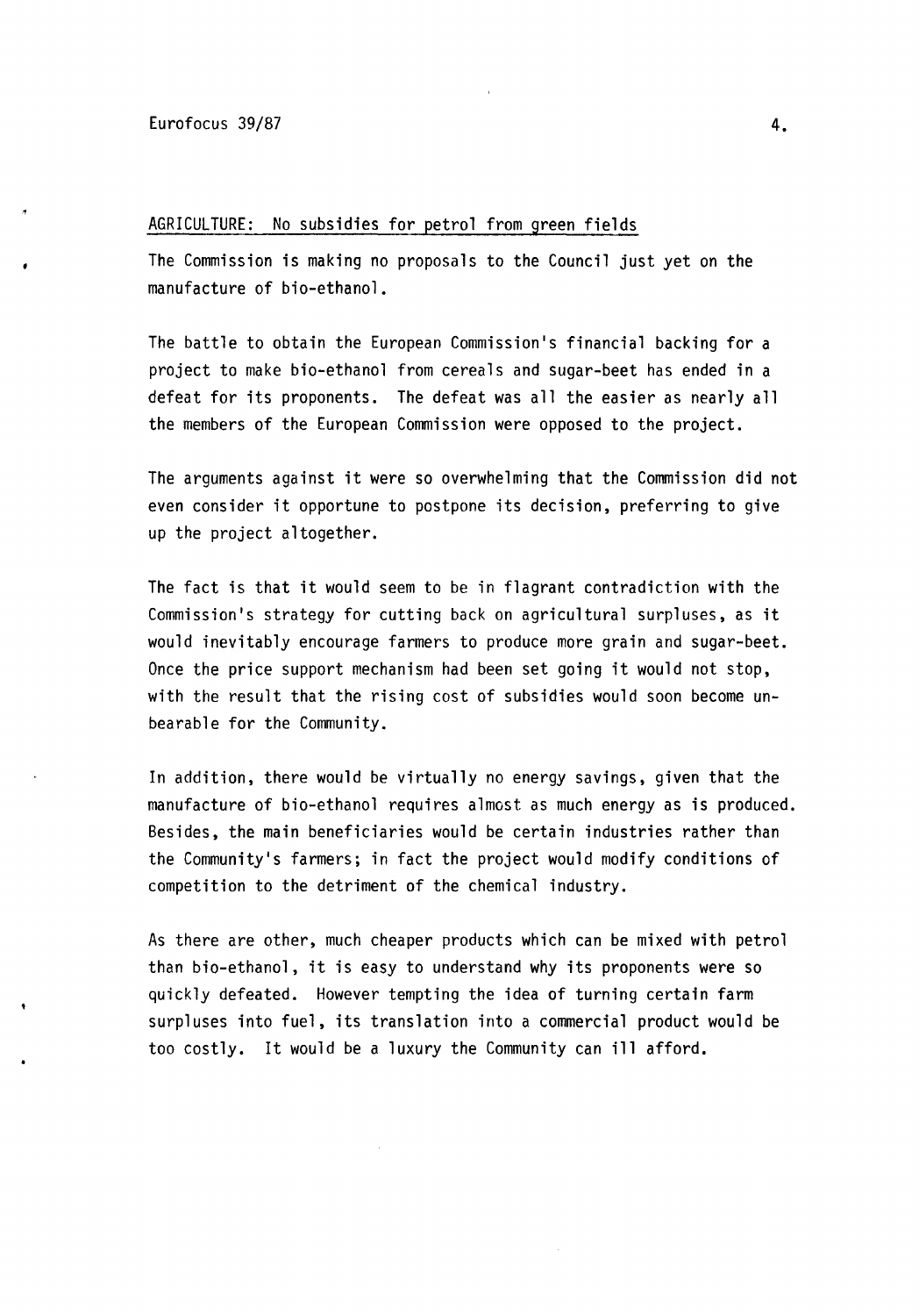### EXTERNAL TRADE: Japanese taxes on wines and spirits are discriminatory

A GATT panel has ruled in the Community's favour.

Hardly two and a half ECUs per head per year: this is the level of the European Community's wine and spirit exports to Japan. This is perhaps no bad thing from the health standpoint - but it is bad for trade, especially as the Samurai are not as sober as the above figure would suggest. If they cannot drink each others health in Community wines and spirits it is because the latter are virtually priced out of the Japanese market, thanks to the country's system of taxation. Virtually all European products are classified as luxury goods, thus attracting tax at levels ranging from 50% to 220%.

The European Commission, dissatisfied with the proposal for limited fiscal reform put forward by Tokyo after months of bilateral negotiations, decided to go ahead with its request for a GATT\* panel. It took the view that the proposal did not end the discrimination against imported wines and spirits.

The panel concluded that Japanese taxes on distilled spirits (whiskies, brandies, gin, etc.), liqueurs and still and sparkling wines was discriminatory and contrary to Article III of GATT. It therefore called on the Japanese authorities to bring their taxation system into conformity with their GATT obligations.

While upholding the Community's arguments on the subject of taxation, the panel did not share its view that Japanese labelling practices were Likely to confuse the customer regarding origin. The panel simply commented that the specimens it had examined did not seem likely to cause such confusion.

The GATT Council discussed the panel's ruling at its meeting on November 10. The European external relations commissioner, Willy De Clercq, des-<br>cribed the ruling as "an encouraging result" and said he was delighted that impartial observers had upheld the Community's case. He hoped the Japanese government would implement the panel's conclusions, as this would mark a further step towards the opening up of the large Japanese market to European products.

\* The General Agreement on Tariffs and Trade.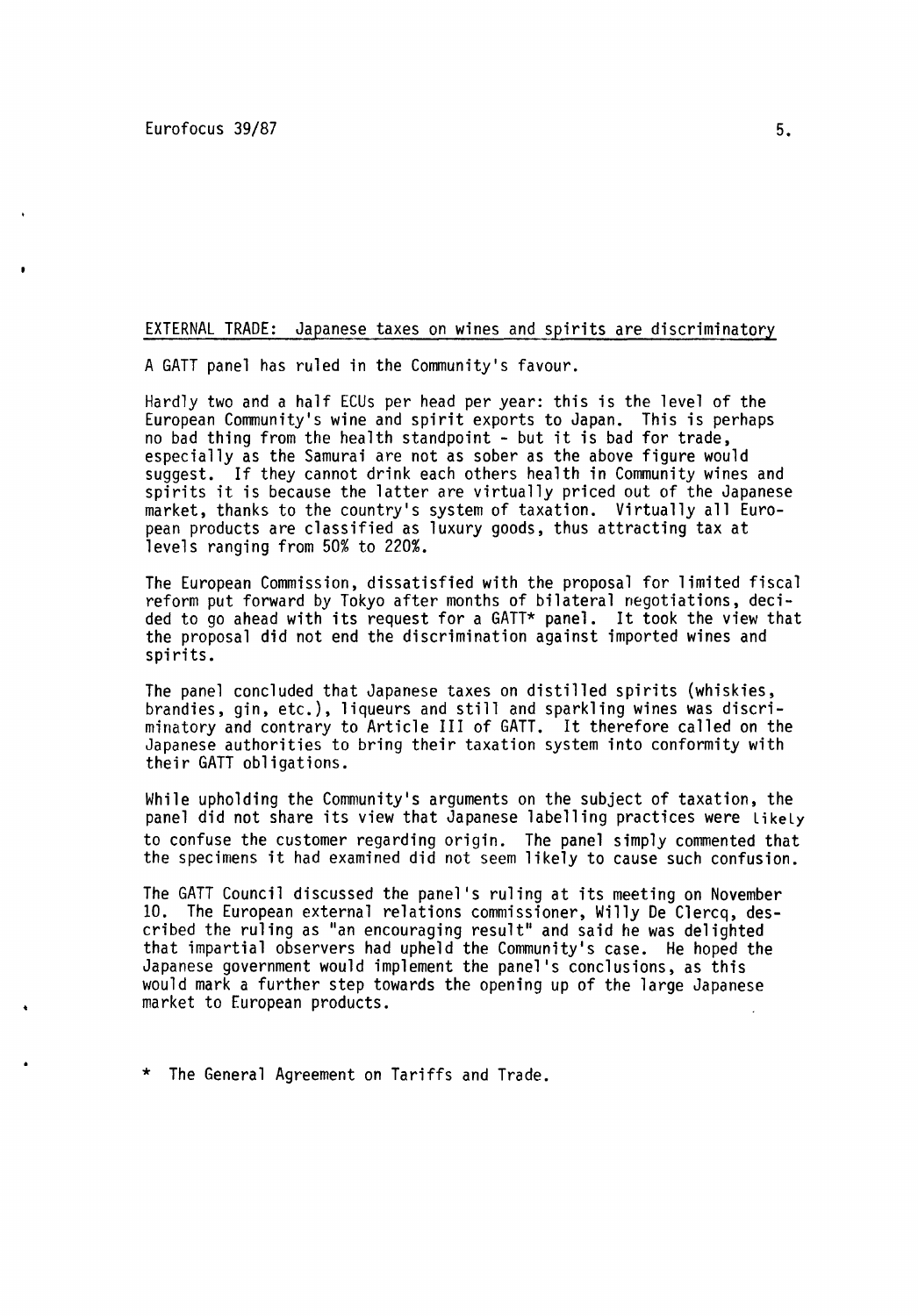#### REGIONAL DEVELOPMENT: A wide range of projects

Railways, energy, redevelopment of areas in decline ...

The regions of the European Community with declining industries will be able to carry out a wide range of infrastructure projects and create<br>alternative jobs in new areas of economic activity, thanks to the European alternative increase in the Ind (ERDF). The European Commission recently<br>approved the fifth allocation of ERDF grants for 1987, totalling ECU 734m.\*, together with some 40 regional development programmes in specific fields.

While the sums allocated for development programmes amount to no more than ECU 144m., this form of regional aid is likely to grow in importance, even while aid for isolated projects declines in proportion.

The Commission has approved the first allocations in the framework of the STAR and VALOREN programs. The first aims at equipping the Community's poorer regions with a modern telecommunications network, the second at developing regional resources in energy.

These two programmes will be carried out over a 5-year period, with the FRDF providing FCU 778m, for STAR and FCU 398m, for VALOREN. The ERDF providing ECU 778m, for STAR and ECU 398m, for VALOREN. countries concerned are Britain (Northern Ireland), France (Corsica and overseas departments), Greece, Ireland, Italy, Portugal and Spain.

Several programmes are designed to help regions with declining industries launch new, job-creating activities. Thirteen such programmes are in areas with textile and clothing industries while the others are in areas<br>devoted so far to shipbuilding or fisheries. Other programmes adopted by the European Commission provide for the supply of energy to the Italian Mezzogiorno and the development of regions in France, Belgium and Spain.

The balance, ECU 590m., will finance infrastructure projects and industrial investments. The ERDF will contribute, for example, to the construction of a plant in Germany for the manufacture of components for catalytic converters for motorcars. It will also finance water supply projects in the Naples region and improvements to the French road network, help link Madrid and Cordoba by fast train and modernise the airports at Porto and Faro in the Portuguese Algarve.

 $*$  1 ECU = UK£ 0.69 or IR£ 0.78.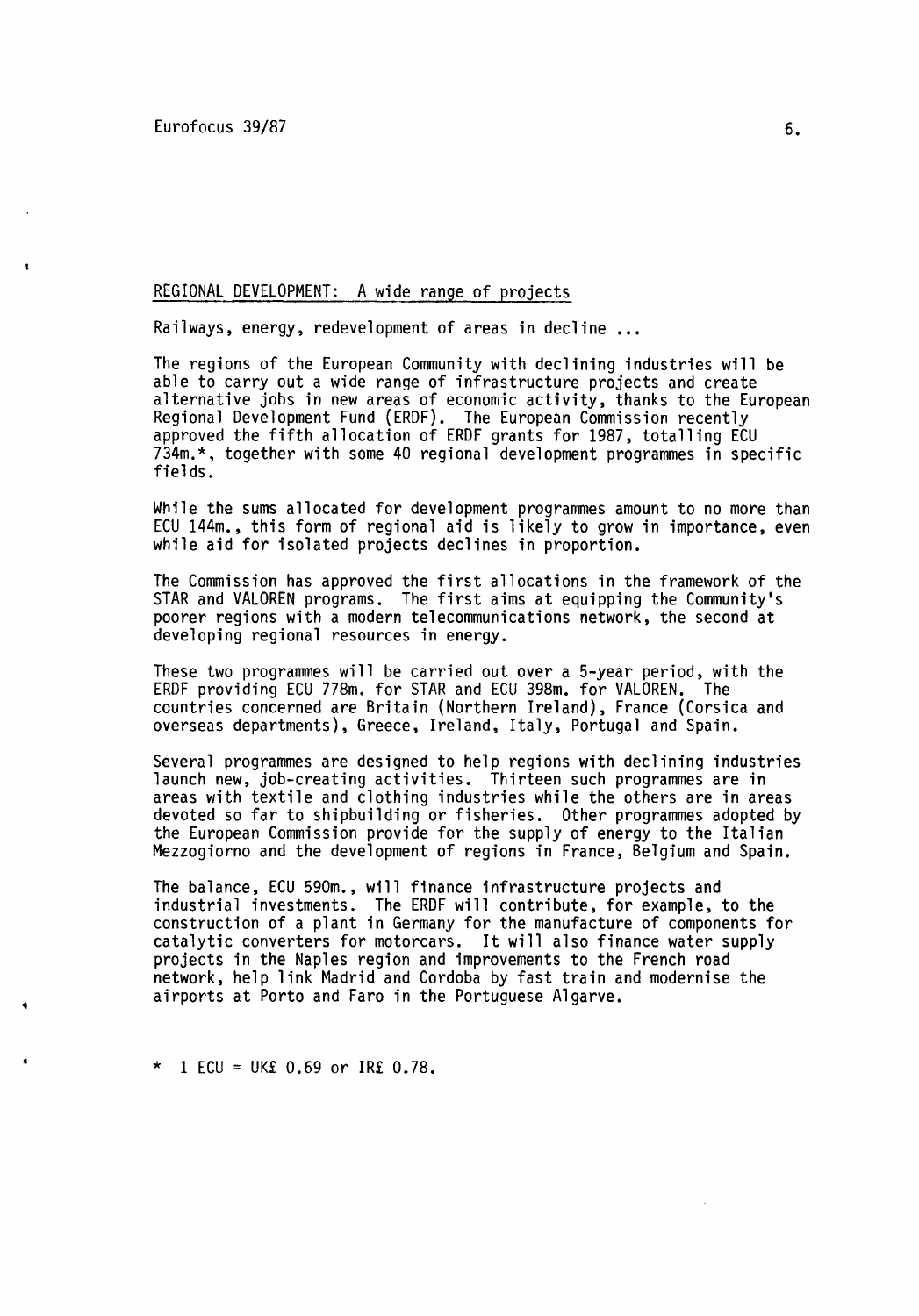INTERNAL MARKET: A Europe without frontiers is not a passport to crime

The European Commission answers criticisms from the police.

The single internal market will not come about at the expense of the European Community's citizens. Replying to a question from the press, a spokesman for the European Commission "rejected categorically" criticisms voiced by some of the police of the objectives for 1992.

During the annual congress of the International Federation of Police Trade Unions, held in Brussels on November 12, some trade union leaders held that the European Commission's proposals for eliminating the internal frontiers between the Community's member states by the end of 1992 would endanger the security of Europeans. They took the view that the removal of checks at these frontiers would enable terrorists, drug traffickers and criminals of all kinds to move about more freely and commit their crimes more easily.

For the European Commission, the creation of a single market goes hand in hand with the reinforcement and harmonization of checks at the Community's external frontiers - that is to say, at ports and international airports and at the land frontiers between individual member states and non-Commu-<br>nity countries. The Commission in fact maintains that terrorists, drug traffickers and other criminals are not caught in fact at the Community's internal frontiers at present.

AGRICULTURE: How a mountain has turned into a hillock

European butter stocks have fallen by half in less than a year.

The European Community's "butter mountain" is shrinking slowly but, or so it would seem, surely. Stocks had fallen to just over 700,000t. by early November, from a level of 1.34 million tonnes in January, according to the European Commission. It expects them to fall to 600,000t. by the end of the year and to 300,000t., regarded as a "reasonable" level, by the end of 1988.

The fall in stocks is due to the emergency disposal programme launched by<br>the Commission in January, which has included sales at low prices, espe-<br>cially to the Soviet Union. Such sales are expected to cost the Community<br>E expected to grow. In 1986 the Community had to buy in 25% of the total production under its "intervention" arrangements, in the absence of commercial buyers. Similar purchases this year are only one-tenth the size of last year's.

 $*$  1 ECU = UK£ 0.69 or IR£ 0.78.

'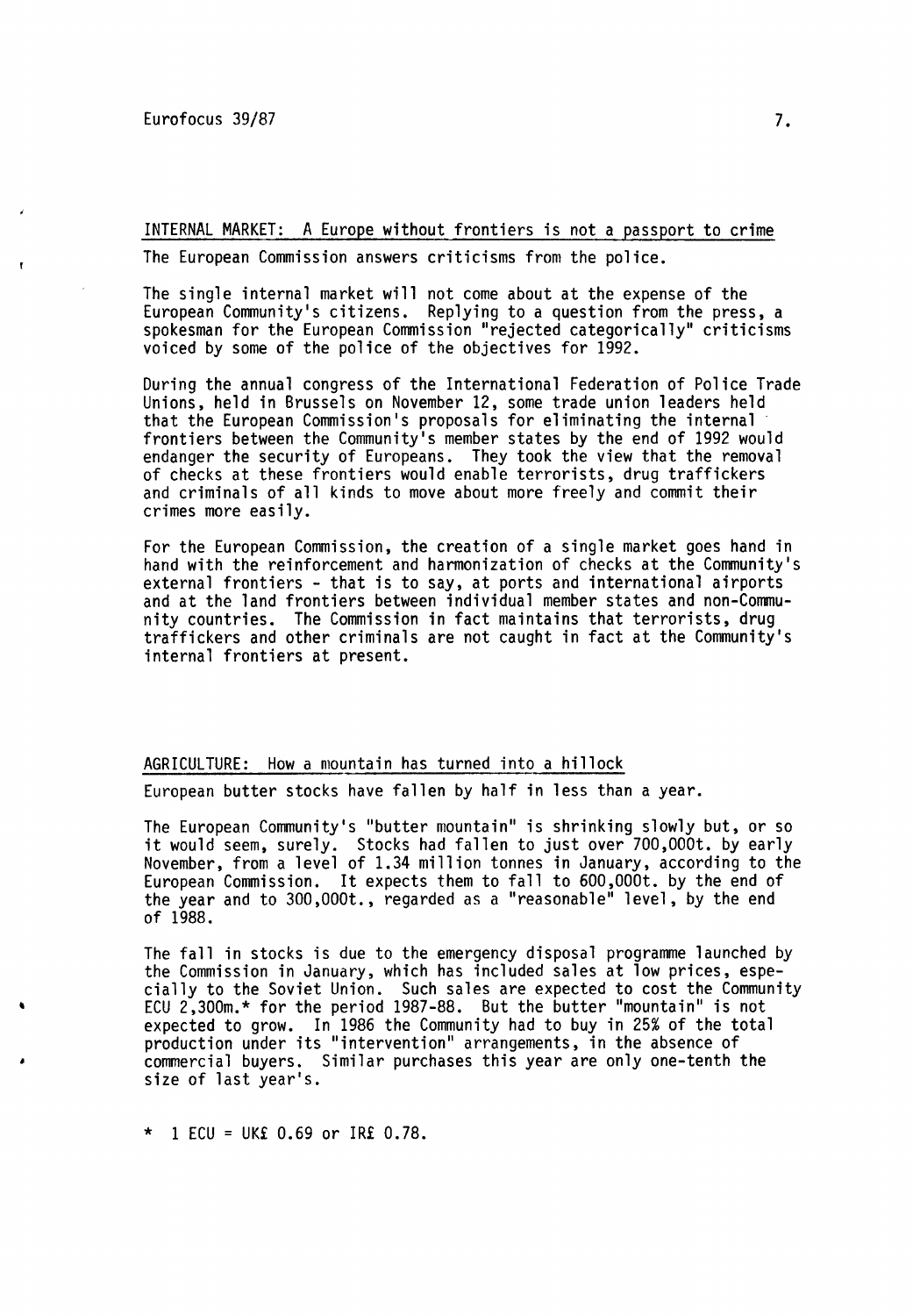•

HEALTH: Nuclear power stations are not the only source of radiation

X-rays are the biggest source by far of the artificial irradiation of populations.

The level of radiation to which the French population is exposed for medical reasons is far greater than that from exposure to radiation at places of work or from nuclear test fallout. The fact is that it accounted for more than 50% of the total in 1982, a year in which some 45.3 million radiological examinations were carried out in France (as against 6.5 million in 1957).

These alarming figures appeared in a study published in the French Journal de radiologie in 1986. They led the Belgian Euro-MP, Ernest Glinne, to question the European Commission on the advisability of providing both doctors and the population as a whole detailed information on the risks of exposure to X-rays. The subject is all the more preoccupying given that the number of examinations involving the use of X-rays is rising<br>steadily. What is especially worrying is the fact that more than half of the annual exposure of the population as a whole is accounted for by women under 30 years of age, although as a group they are particularly at risk.

The European Commission, as the Commissioner for social affairs, Manuel Marin, reminded Mr Glinne, is aware of the problem, which is one that has long been of concern to the World Health Organization, the U.N. Scientific Committee on the Effects of Atomic Radiation (UNSCEAR) and the International Commission on Radiological Protection.

All the studies on individual radiological examinations recommend, in effect, measures aimed at preventing excessive medical irradiation. However, the use made of medical examinations involving ionizing radiation is strongly influenced by several factors, such as the quality of information available to practitioners and the public, the techniques used, the equipment available, etc.

Already in 1984 this led the EC Council of Ministers to approve, on a proposal from the Commission, a directive laying down the basic measures for the radiation protection of persons undergoing medical examination or treatment. Its provisions expressly cover the training of medical staff, acceptability criteria for radiological installations and strict surveillance and quality control of appliances .

The implementation of this directive would make it possible to limit the risks associated with the use of  $X$ -rays. Besides, shutting down  $X$ -ray equipment would present even more of a problem than closing down nuclear power stations.